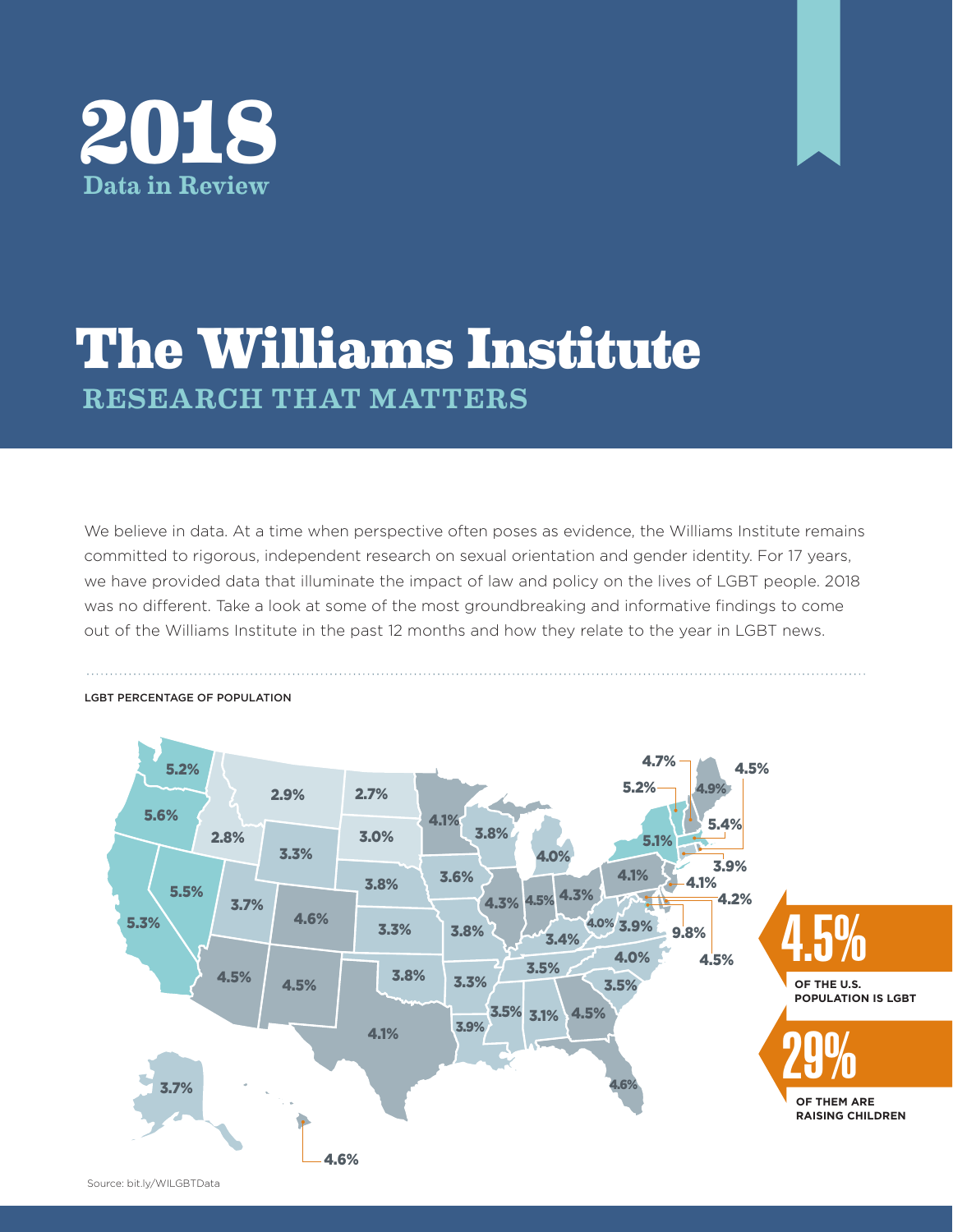## **2018** Data in Review

| February                                                                                                                                                                                                                                                 | <b>March</b>                                                                                                   | <b>April</b>                                                                                                                                                                                          |
|----------------------------------------------------------------------------------------------------------------------------------------------------------------------------------------------------------------------------------------------------------|----------------------------------------------------------------------------------------------------------------|-------------------------------------------------------------------------------------------------------------------------------------------------------------------------------------------------------|
| President Trump proposed cutting \$58<br>million from the Ryan White HIV/AIDS<br>Program in the fiscal year 2019 budget.                                                                                                                                 | The Trump administration issued a<br>policy that would ban transgender<br>people from serving in the military. | The state of Washington passed a law<br>banning licensed healthcare professionals<br>from practicing conversion therapy on<br>youth. Another four states adopted similar<br>laws throughout the year. |
| HIV/AIDS                                                                                                                                                                                                                                                 | MILITARY                                                                                                       | <b>CONVERSION THERAPY</b>                                                                                                                                                                             |
| FAMILIARITY & USE OF PREP<br>7 J 70<br>57%<br>52%<br>5%<br>3%<br>Age 52-59 Age 34-41 Age 18-25<br>● Familiarity ● Use<br>▶ Overall, only 4% of sexually active<br>gay and bisexual men in the U.S. use<br>Truvada as pre-exposure prophylaxis<br>(PrEP). | The mental and physical health<br>of transgender veterans is similar<br>to cisgender veterans.                 | LGBT ADULTS (AGES 18-59) HAVE<br>RECEIVED CONVERSION THERAPY<br><b>RECEIVED IT</b><br>AS ADOLESCENTS                                                                                                  |
| HIV TESTING<br>E NA<br>JJ/0<br>407<br>36%<br>25%                                                                                                                                                                                                         | Transgender veterans experience<br>higher rates of poverty and lower<br>educational attainment.                | STATES THAT HAVE BANNED<br>CONVERSION THERAPY BY LICENSED<br>HEALTHCARE PROVIDERS<br>2018 ban Bans pre-2018<br>No ban                                                                                 |
| $\boxed{00}$<br>$8\%$<br>Age 52-59 Age 34-41 Age 18-25<br>Never tested Annual testing<br>>25% of young sexually active gay<br>and bisexual men have never been<br>tested for HIV.                                                                        | <b>U.S. VETERANS IDENTIFY</b><br>AS TRANSGENDER                                                                |                                                                                                                                                                                                       |
| Source: bit.ly/PREPuse                                                                                                                                                                                                                                   | Source: bit.ly/TransVeterans                                                                                   | Source: bit.ly/ConversionLGBT                                                                                                                                                                         |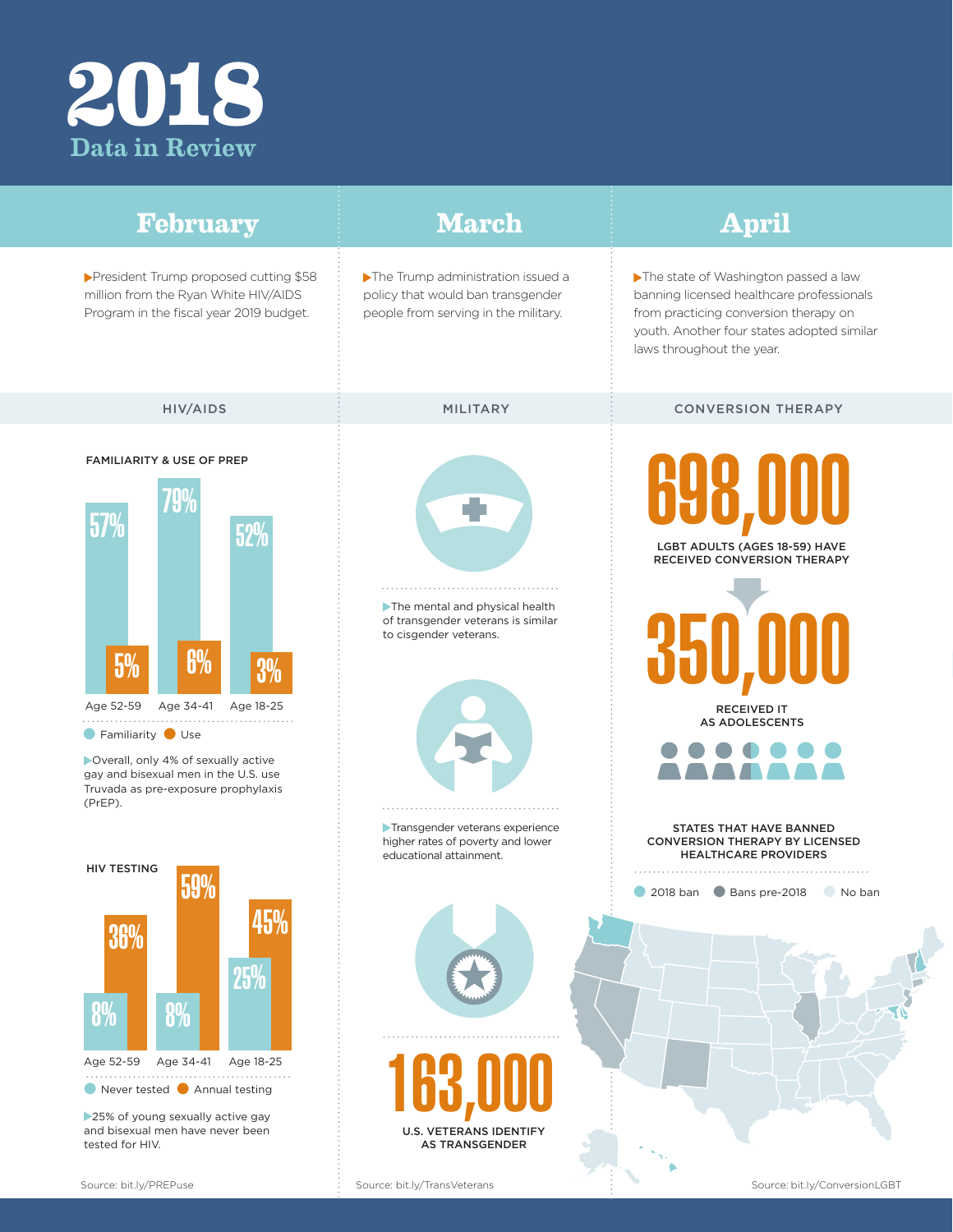## **February March April May June August** Kansas and Oklahoma enacted laws New Hampshire enacted a law California passed a law ensuring that that allow child welfare agencies to prohibiting discrimination based on LGBT seniors have equal access to deny services to LGBT people based gender identity. Arizona and Florida, services and programs. on religious objection. along with 15 other states, considered legislation that would have protected LGBT people from discrimination. PARENTING  $\vdots$  DISCRIMINATION  $\vdots$  AGING ADULTS 431,800 **ARIZONA** 114,000 CALIFORNIANS AGE 50 AND OLDER IDENTIFY AS LGB 203,000 SAME-SEX COUPLES ARE RAISING CHILDREN IN THE U.S. LGBT ADULTS + **CALIFORNIA** A5,500 PARENTS RAISING ADOPTED DISCRIMINATION AND HARASSMENT AND FOSTER CHILDREN LGB adults in Arizona are almost twice as likely to be diagnosed with a depressive disorder as non-LGB adults. CALIFORNIA'S LGB SENIORS California's aging LGB adults are **FLORIDA** more likely to live alone than straight<br>older adults. O Same-sex parents del change and the straight of the straight of the straight of the straight of the straight of the straight of the straight of the straight of the straight of the straight of the straight of the straight  $\sum_{\text{2nd} \text{ of } \text{Cyl}/\text{Cyl}/\text{Cyl}/\text{Cyl}/\text{Cyl}/\text{Cyl}/\text{Cyl}/\text{Cyl}/\text{Cyl}/\text{Cyl}/\text{Cyl}/\text{Cyl}/\text{Cyl}/\text{Cyl}/\text{Cyl}/\text{Cyl}/\text{Cyl}/\text{Cyl}/\text{Cyl}/\text{Cyl}/\text{Cyl}/\text{Cyl}/\text{Cyl}/\text{Cyl}/\text{Cyl}/\text{Cyl}/\text{Cyl}/\text{Cyl}/\text{Cyl}/\text{Cyl}/\text{Cyl}/\text{Cyl}/\text{Cyl}/\text{Cyl}/\text$ **B LG**Californians, aged 65 and older, 29% BENEFIT TO FLORIDA'S ECONOMY EACH are twice as YEAR IF THE STATE REDUCED likely to live •Male/female parents STIGMA-RELATED HEALTH DISPARITIES below 200% of the federal 56% Same-sex parents are 7 times more ▶78% of Floridians support passing poverty level likely to be raising adopted and foster as gays and federal laws to protect LGBT people from children than male/female parents. employment discrimination. lesbians.